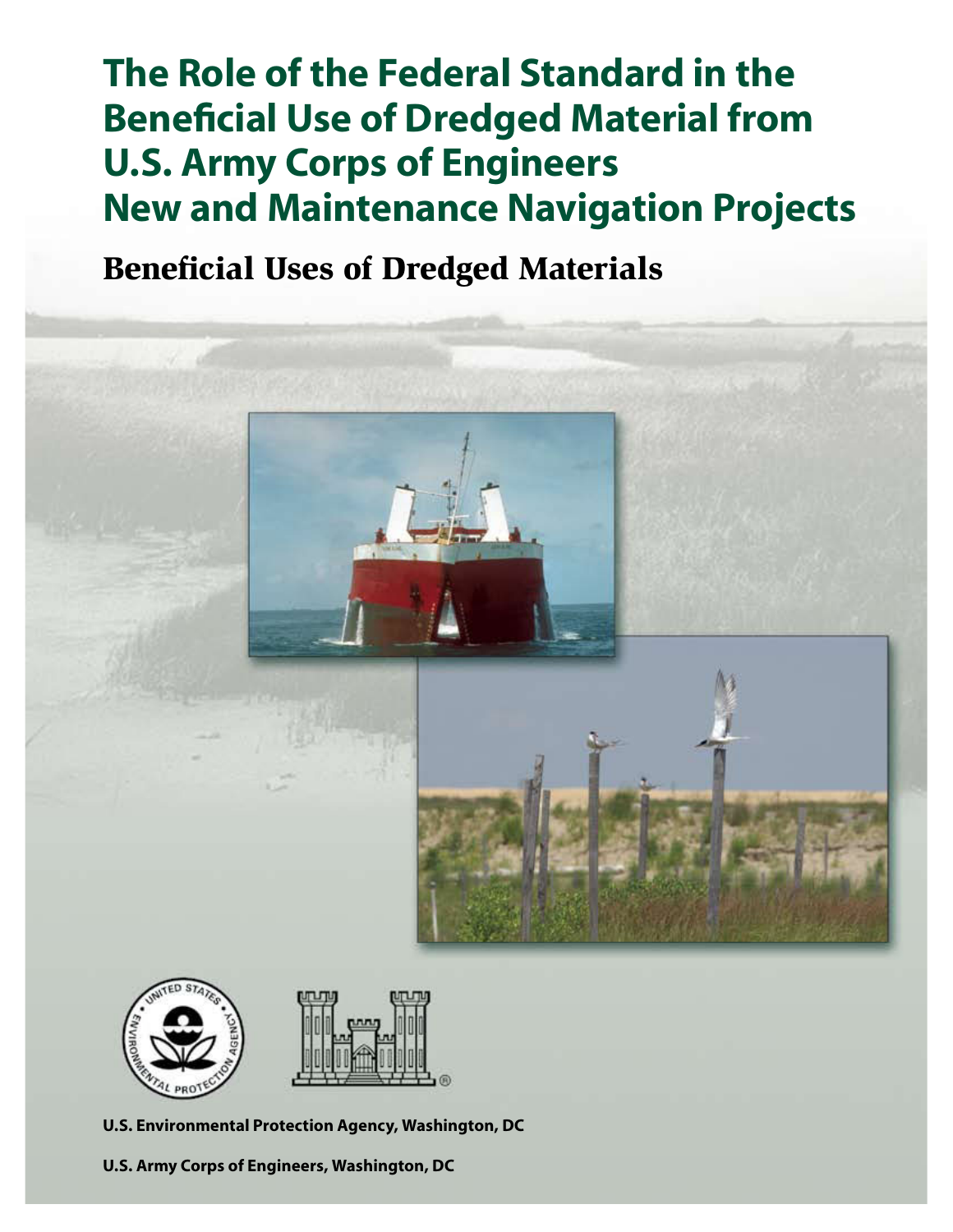#### **Cover Photos**

- Background: Aransas National Wildlife Refuge, Texas. Maintenance dredged material was used for stabilization of eroded marsh shoreline. *U.S. Army Corps of Engineers*
	- Top: A sea-going hopper dredge splits its hull to drop into an underwater placement area in the Gulf of Mexico near Galveston, Texas. *U.S. Army Corps of Engineers*
	- Bottom: Forster's terns inhabiting a marsh created by dredged material on Poplar Island, Maryland. *U.S. Army Corps of Engineers*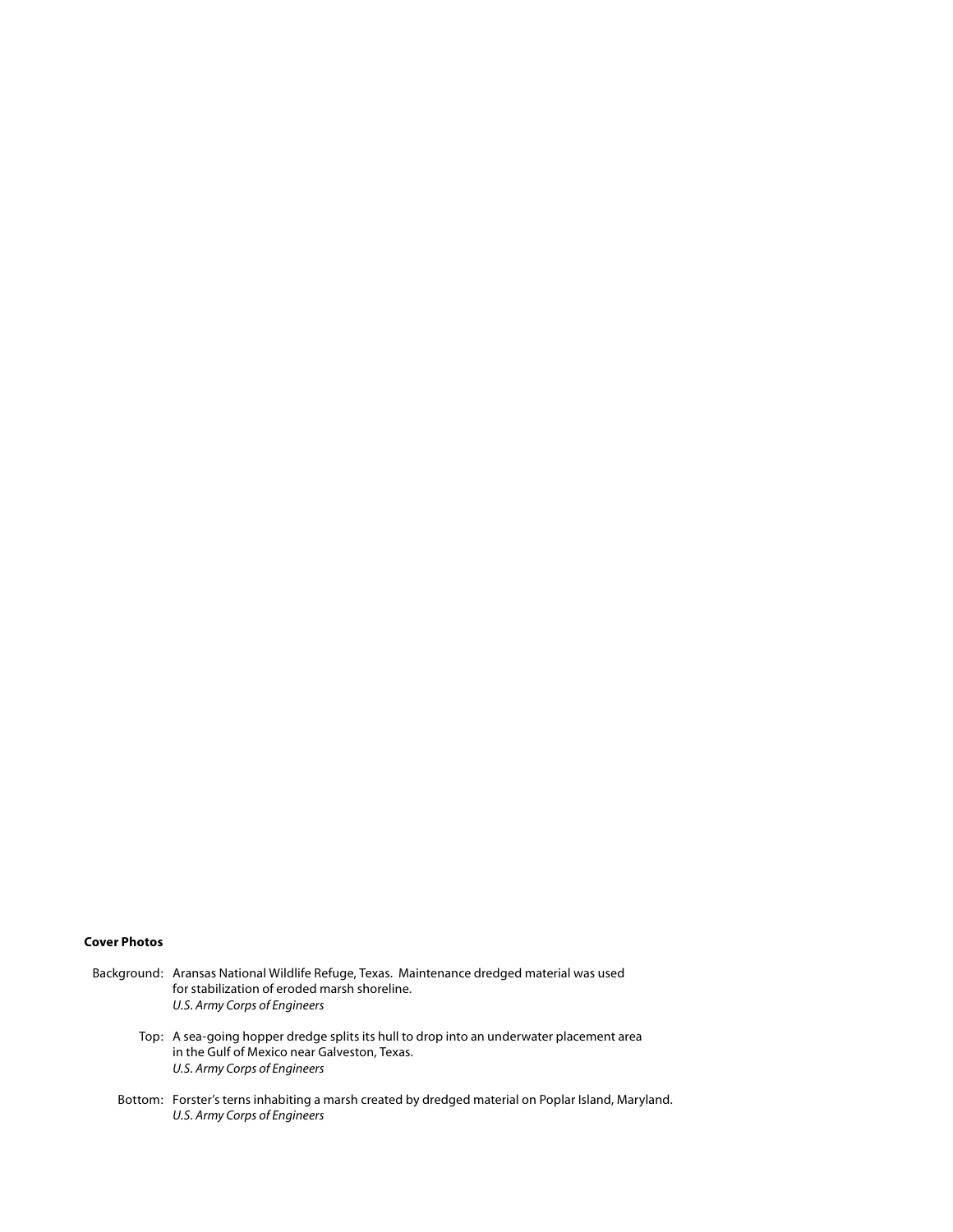## **Preface**

Much of the several hundred million cubic yards of sediment dredged each year from U.S. ports, harbors, and waterways could be used in a beneficial manner, such as for habitat restoration and creation, beach nourishment, aquaculture, forestry, agriculture, mine reclamation, and industrial and commercial development. Yet most of this dredged material is instead disposed of in open water, confined disposal facilities, and upland disposal facilities. The most commonly cited hurdles to using dredged material beneficially are increased costs, the need for earlier planning and more widespread coordination, lack of complementary federal and state regulatory frameworks for evaluating dredged material as a resource, and a widespread misperception that dredged material is a waste instead of a resource.

The National Dredging Team recognizes that a number of steps will need to be taken so that dredged material is used beneficially to the greatest extent possible. The National Dredging Team's action plan, "Dredged Material Management: Action Agenda for the Next Decade" (NDT 2003) describes a number of recommended actions intended to enhance and facilitate efforts to increase the beneficial use of dredged material. Among these actions is the recommendation to develop a national guidance document that explains the role of the Federal Standard in implementing beneficial uses of dredged material from U.S. Army Corps of Engineers' new and maintenance navigation projects. This paper has been developed as a guide for U.S. Army Corps of Engineers (USACE) Districts, other federal agencies, state agencies, local governments, and private interest groups on using dredged material as a resource to achieve environmental and economic benefits. It is intended as a companion piece to the U.S. Environmental Protection Agency (EPA) and USACE joint document, "Identifying, Planning, and Financing Beneficial Use Projects Using Dredged Material: Beneficial Use Planning Manual" (EPA/USACE 2007).

## **Important Note**

*The discussion in this document is intended solely as guidance. The statutory provisions and regulations described in this document contain legally binding requirements. This document is not a regulation itself, nor does it change or substitute for those provisions and regulations. Thus, it does not impose legally binding requirements on USACE, EPA, or any other entity, including the regulated community. This guidance does not confer legal rights or impose legal obligations upon any member of the public.*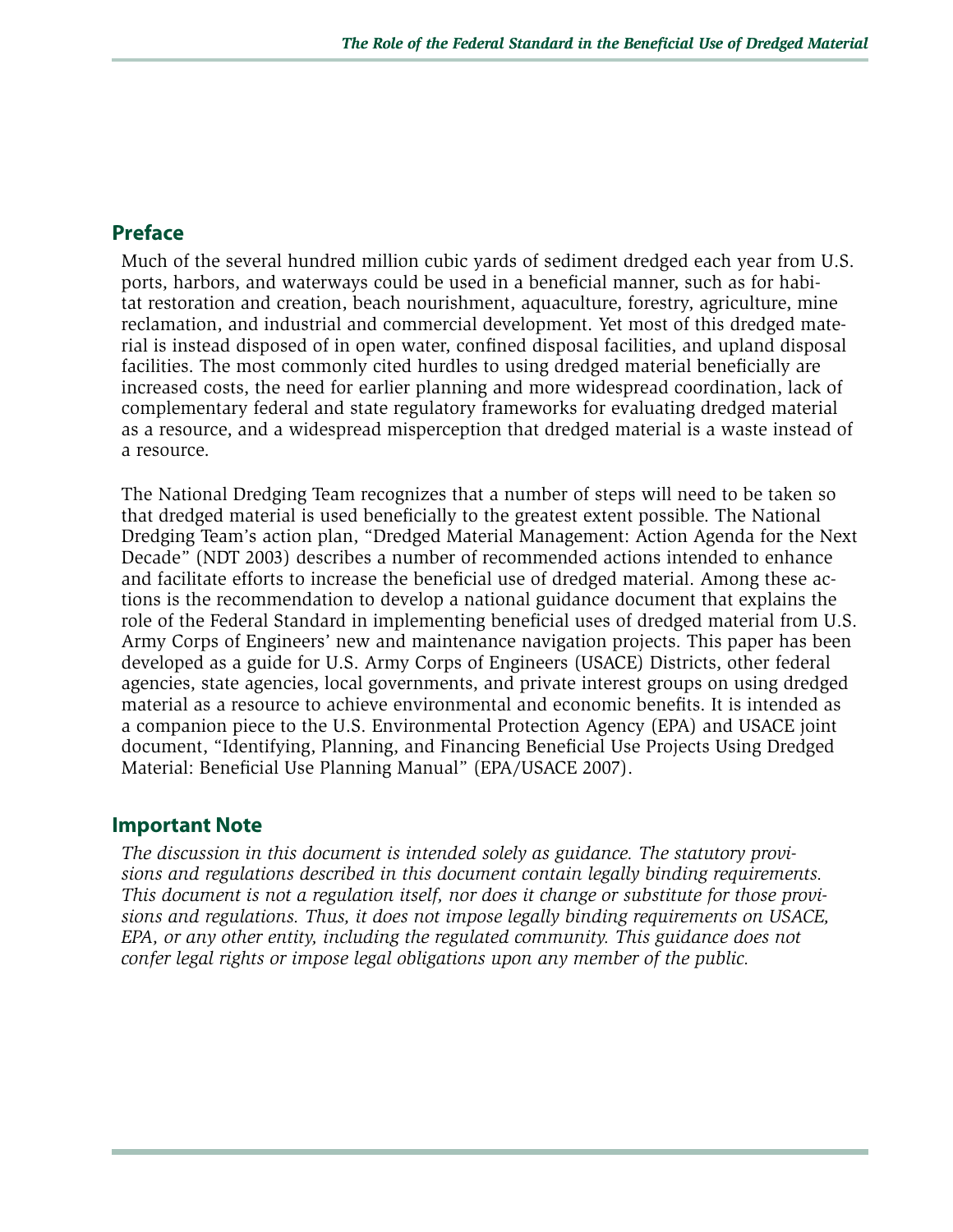### **Introduction**

In 2003, the National Dredging Team (NDT) published a new action plan entitled "Dredged Material Management: Action Agenda for the Next Decade." The Action Agenda addresses a number of issues currently facing dredging and dredged material management. One of the recommendations listed by the Action Agenda directs the NDT to develop guidance to demonstrate how beneficial uses of dredged material can be incorporated into new and maintenance U.S. Army Corps of Engineers (USACE) navigation projects and to explain the role of the Federal Standard in that process. In response to that recommendation, this paper was developed as a guide for USACE Districts, other federal agencies, state agencies, local governments, and private interest groups on using dredged material as a resource to achieve environmental and economic benefits.

The nation's marine transportation system consists of about 25,000 miles of navigable channels, of which about 12,000 miles are commercially important. The system is supported by about 900 federal channel projects, including both deep (greater than 12 feet) and shallow (12 feet or less) draft harbors (US DOT 1999). Approximately 200 to 300 million cubic yards of material are dredged annually by USACE, as well as other federal and private interests, to improve and maintain the harbors and channels in this system. The majority of this dredging is by USACE and other federal interests. Placement of this dredged material provides an opportunity to generate both environmental and economic benefits (see Box 1). USACE estimates that 20 to 30 percent of the total volume dredged is currently used beneficially.

#### **Box 1**

**What are examples of beneficial uses of dredged material?**

Beneficial uses of dredged material involve the placement or use of dredged material for some productive purpose. Examples of beneficial uses of dredged material include habitat development (e.g., wetland restoration or creation, fishery enhancement); development of parks and recreational facilities (e.g., walking and bicycle trails, wildlife viewing areas); agricultural, forestry, and horticultural uses; strip-mine reclamation/solid waste management (e.g., fill for strip mines, landfill capping); shoreline construction (e.g., levee and dike construction); construction/industrial development (e.g., bank stabilization, brownfields reclamation); and beach nourishment (e.g., restoration of eroding beaches).

Since the passage of the landmark Water Resources Development Act (WRDA) of 1986, there has been a major evolution of law and policy concerning the beneficial use of dredged material. Environmental restoration is now a priority mission of USACE, along with the traditional mission areas of flood damage reduction and inland and coastal navigation. New laws have established the authority of USACE to use dredged material for environmentally beneficial purposes, and programs have been initiated to implement these laws. The remaining challenges to increasing the number of beneficial use projects include educating those with an interest in these new opportunities and creating partnerships to develop and implement them.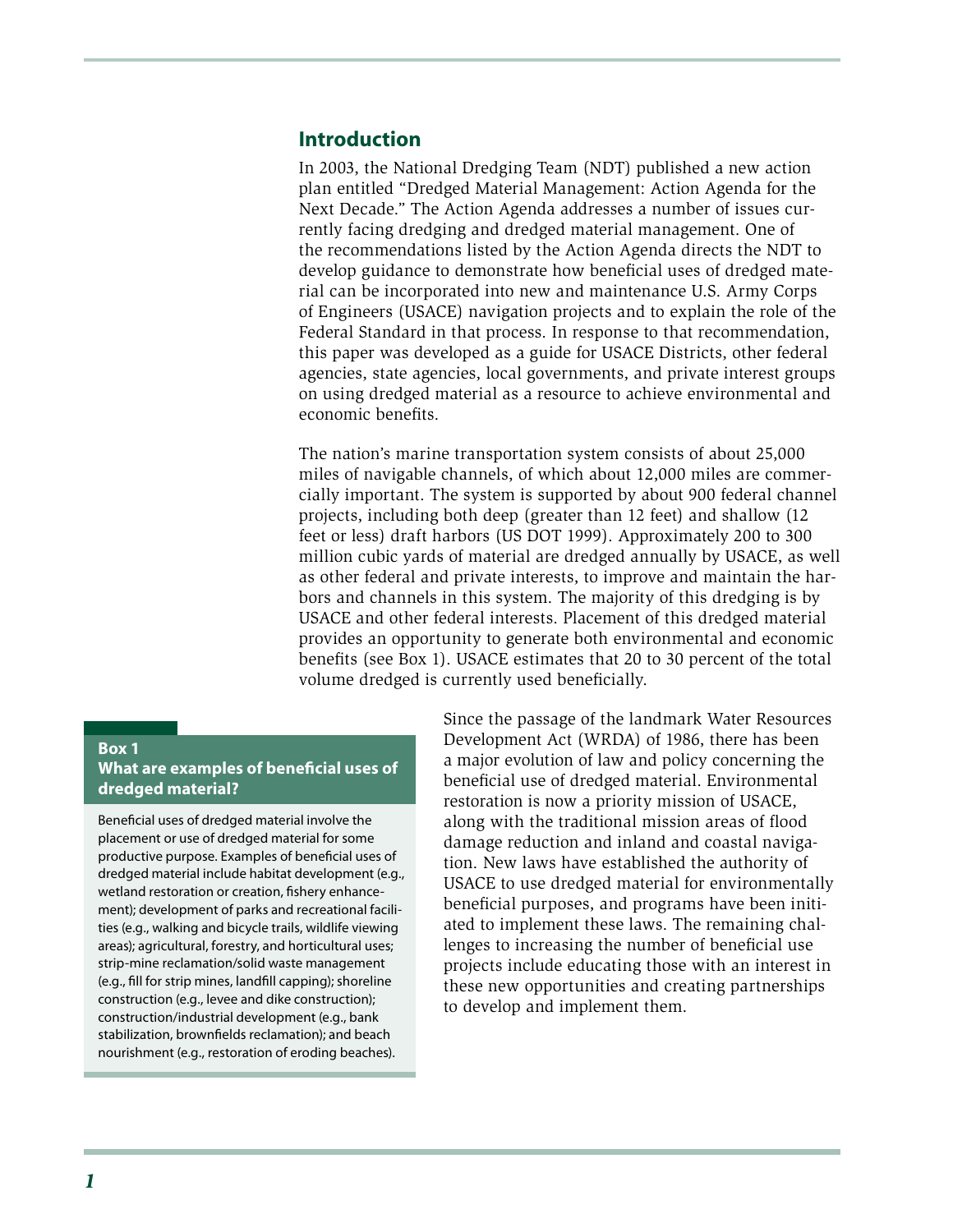## **What is the role of the Federal Standard in the beneficial use of dredged material?**

The Federal Standard is defined in USACE regulations as the least costly dredged material disposal or placement alternative (or alternatives) identified by USACE that is consistent with sound engineering practices and meets all federal environmental requirements, including those established under the Clean Water Act (CWA) and the Marine Protection, Research, and Sanctuaries Act (MPRSA) (see 33 CFR 335.7, 53 FR 14902). The term "base plan" is a more accurate operational description of the Federal Standard, because it defines the disposal or placement costs that are assigned to the "navigational purpose" of the project. The costs assigned to the navigational purpose of the project are shared with the non-federal sponsor of the project, with the ratio of federal to non-federal costs depending on the nature and depth of the project (see Box 2).

#### **Box 2**

#### **Who bears the costs assigned to the "navigational purpose" of a dredging project?**

#### New Navigation Projects

*(deepening or widening of an existing federal navigation channel or creation of a new federal navigation channel)*

| For the portion of the project with a depth: | The non-federal share is:                            |
|----------------------------------------------|------------------------------------------------------|
| Up to 20 ft                                  | 20% (10% during construction + 10% over 30 years)*   |
| Over 20 ft and up to 45 ft                   | 35% (25% during construction $+$ 10% over 30 years)* |
| Over 45 ft                                   | 60% (50% during construction + 10% over 30 years)*   |

#### Operation and Maintenance of Existing Navigation Projects

- 1. Operation and Maintenance Dredging: Federal share is 100% (except for harbors greater than 45 feet, where the non-federal share is 50% of the costs beyond those which would be incurred for a project with a depth of 45 ft or less).
- 2. Constructing land-based and aquatic disposal facilities:

| For the portion of the project with a depth: | The non-federal share is:                          |
|----------------------------------------------|----------------------------------------------------|
| Up to 20 ft                                  | 20% (10% during construction + 10% over 30 years)* |
| Over 20 ft and up to 45 ft                   | 35% (25% during construction + 10% over 30 years)* |
| Over 45 ft                                   | 60% (50% during construction + 10% over 30 years)* |

3. Operating and maintaining land-based and aquatic disposal facilities: Federal share is 100%.†

*\* The non-federal share includes 10%, 25%, or 50% to be paid during construction. It may include an additional 10% share of the total project costs to be paid over 30 years. The value of lands, easements, rights-of-way, and relocations required for the project is credited to this 10%, which is to be paid over 30 years.*

*† In some cases, the federal cost may be determined by legislation authorizing construction and maintenance of the confined disposal facility.*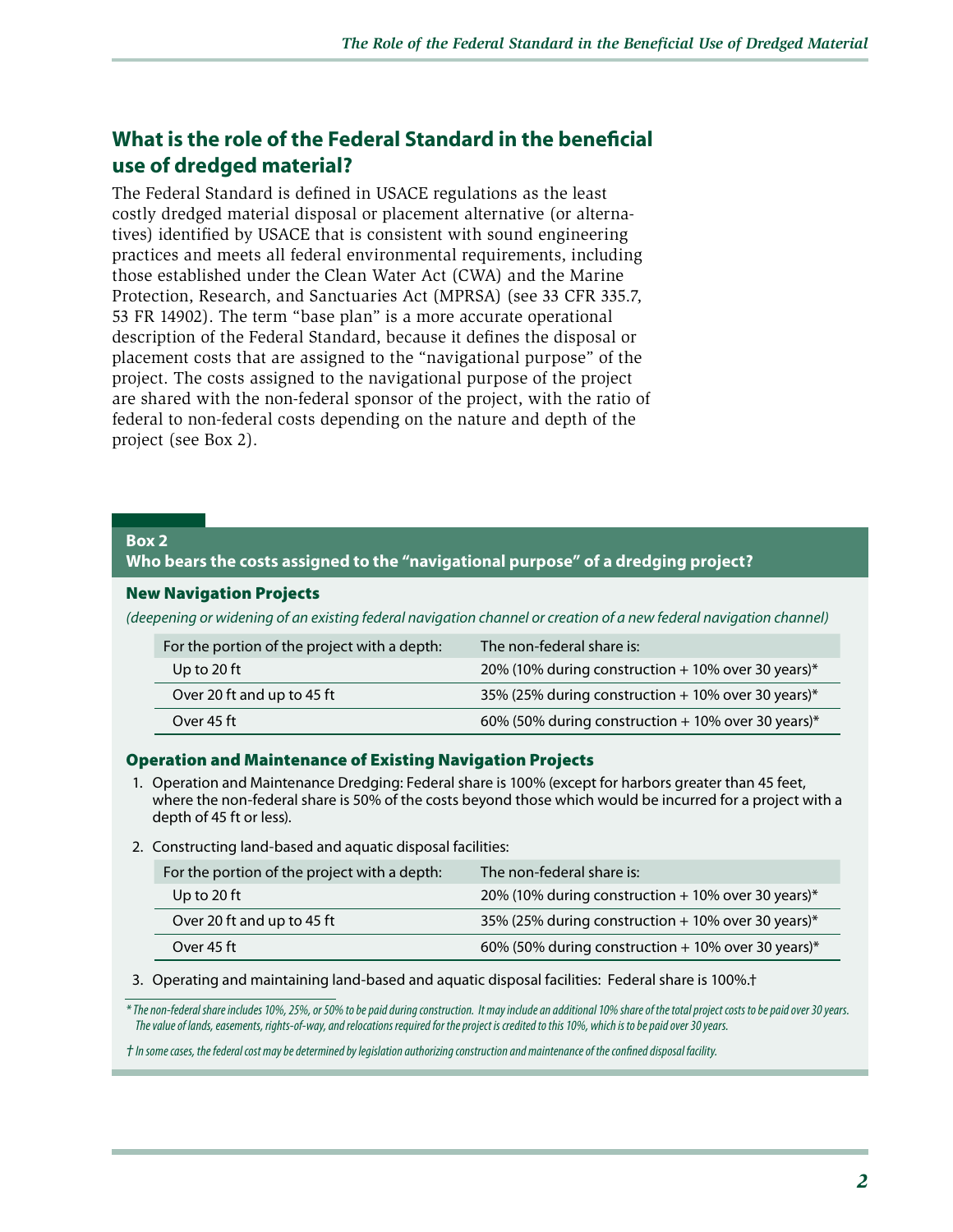Establishing the Federal Standard for a particular dredging project is not the same as selecting a disposal or placement option for that project, nor does it limit potential federal participation in the project. Other factors beyond cost contribute to decisions on placement or disposal options for dredging projects. Ecosystem restoration is recognized as one of the primary missions of USACE under its planning guidance (USACE 2000), and the placement or disposal option that is selected for a project should maximize the sum of net economic development and national environmental restoration benefits. Therefore, a beneficial use option may be selected for a project even if it is not the Federal Standard for that project. Additionally, a project may have more than one purpose, such as navigation and flood control. The placement or disposal option preferred when two project purposes are considered jointly may be different from those resulting from separate considerations of navigation and flood control options.

If a beneficial use is selected for a project and that beneficial use happens to be (or be part of) the Federal Standard or base plan option for the project (because it is the least costly alternative that is consistent with sound engineering practices and meets all federal environmental requirements), the costs of that beneficial use are assigned to the navigational purpose of the project and are shared with the non-federal sponsor as described in Box 2.

If a beneficial use is selected for a project, and that beneficial use is not the Federal Standard option, the costs for the beneficial use option are divided into two categories for the purpose of determining the federal and non-federal sharing ratios. First, the costs assigned to the navigational purpose of the project (i.e., the amount it would have cost to implement the Federal Standard option) are shared with the non-federal sponsor as described in Box 2. Second, the costs beyond the navigational purpose costs (termed "incremental costs") are shared on a different basis, depending on the type of beneficial use (see Box 3).

## **Beneficial use and new navigation projects**

New navigation projects, which include the deepening or widening of existing federal navigation channels and the creation of new federal channels, provide an excellent opportunity for the beneficial use of dredged material (see Box 4 for a description of the Oakland Harbor Deepening new navigation project). New navigation projects require specific authorization by the Congress based upon a major planning effort culminating in the preparation of a feasibility study, an Environmental Impact Statement (EIS), and a Report of the Chief of Engineers. This comprehensive planning effort normally spans 3 to 4 years and includes detailed economic, environmental, and engineering evaluations.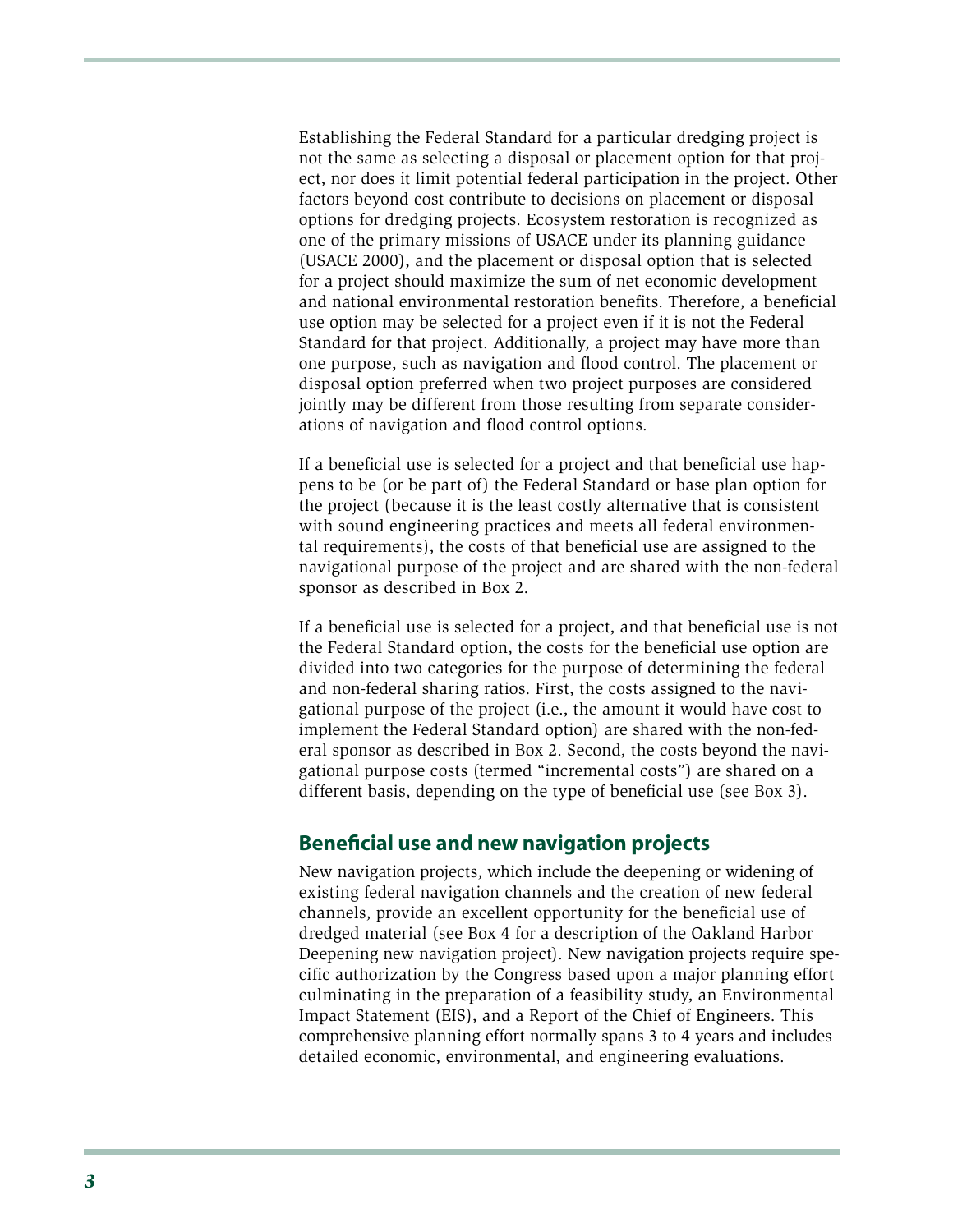#### **Box 3 Who bears the incremental costs of a beneficial use project?**

Beneficial use project costs exceeding the cost of the Federal Standard (or "base plan") option become either a shared federal and non-federal responsibility, or entirely a non-federal responsibility, depending on the type of beneficial use. The cost-sharing provisions for beneficial uses that protect, restore, or improve the environment, or contribute to storm damage reduction, are listed below. In cases in which the beneficial use of the dredged material does not contribute to USACE navigation, ecosystem restoration, or flood and storm damage reduction missions, the project partner using the material pays the full costs of that beneficial use project.

- Improvement of the Quality of the Environment. *Section 1135 of WRDA 1986*, as amended by Section 202 of WRDA 1992 and Section 204 of WRDA 1996, authorizes the review of water resources projects, primarily flood control and navigation projects, to determine the need for modifications in the structures and operations of such projects for the purposes of improvement of the quality of the environment. The incremental costs of these modifications are shared on a 75 percent federal and 25 percent non-federal basis. The federal share per project is usually \$5 million or less, with an annual appropriation limit of \$25 million.
- Protection, Restoration, or Creation of Aquatic and Related Habitats. *Section 204 of WRDA 1992*, as amended by Section 207 of WRDA 1996 and Section 209 of WRDA 1999, authorizes USACE to carry out projects for creating, protecting, and restoring aquatic and ecologically related habitats, including wetlands, in connection with dredging for constructing, operating, or maintaining USACE navigation projects. The incremental costs of such projects are shared on a 75 percent federal and 25 percent non-federal basis. Unlike the more general Section 1135 described above, Section 204 is specific to beneficial use of dredged material. This is the most commonly used authority for funding beneficial uses of maintenance dredging both because of this specific focus and because it is appropriated programmatically. It has an annual appropriation limit of \$15 million.
- Placement of Dredged Materials on Beaches. *Section 145 of WRDA 1976*, as amended by Section 933 of WRDA 1986, Section 207 of WRDA 1992, and Section 217 of WRDA 1999, authorizes USACE to place suitable dredged material on local beaches if a state or local government requests it. Although placement for restoration purposes may be authorized under it, this provision is primarily used for storm damage control purposes. The incremental costs of beach nourishment are shared on a 65 percent federal and 35 percent non-federal basis. This authority is appropriated programmatically.
- Achieving Environmental Benefits. *Section 207 of WRDA 1996* allows selection of a disposal or placement method other than the Federal Standard option in order to achieve environmental benefits. The incremental costs of such a project are shared on a 75 percent federal and 25 percent non-federal basis. Use of this section requires a specific Congressional appropriation for each project. This authority is primarily used for new navigation projects or for maintenance projects with large incremental costs. Because this section does not have an appropriation limit, it is more applicable for larger projects.

Planning for major navigation improvements is conducted under authority in the *Principles and Guidelines* adopted by the Water Resources Council and signed by the President in 1983. USACE's "Planning Guidance Notebook" (USACE 2000) that implements the *Principles and Guidelines* identifies national ecosystem restoration as one of the objectives to consider in planning new navigation projects.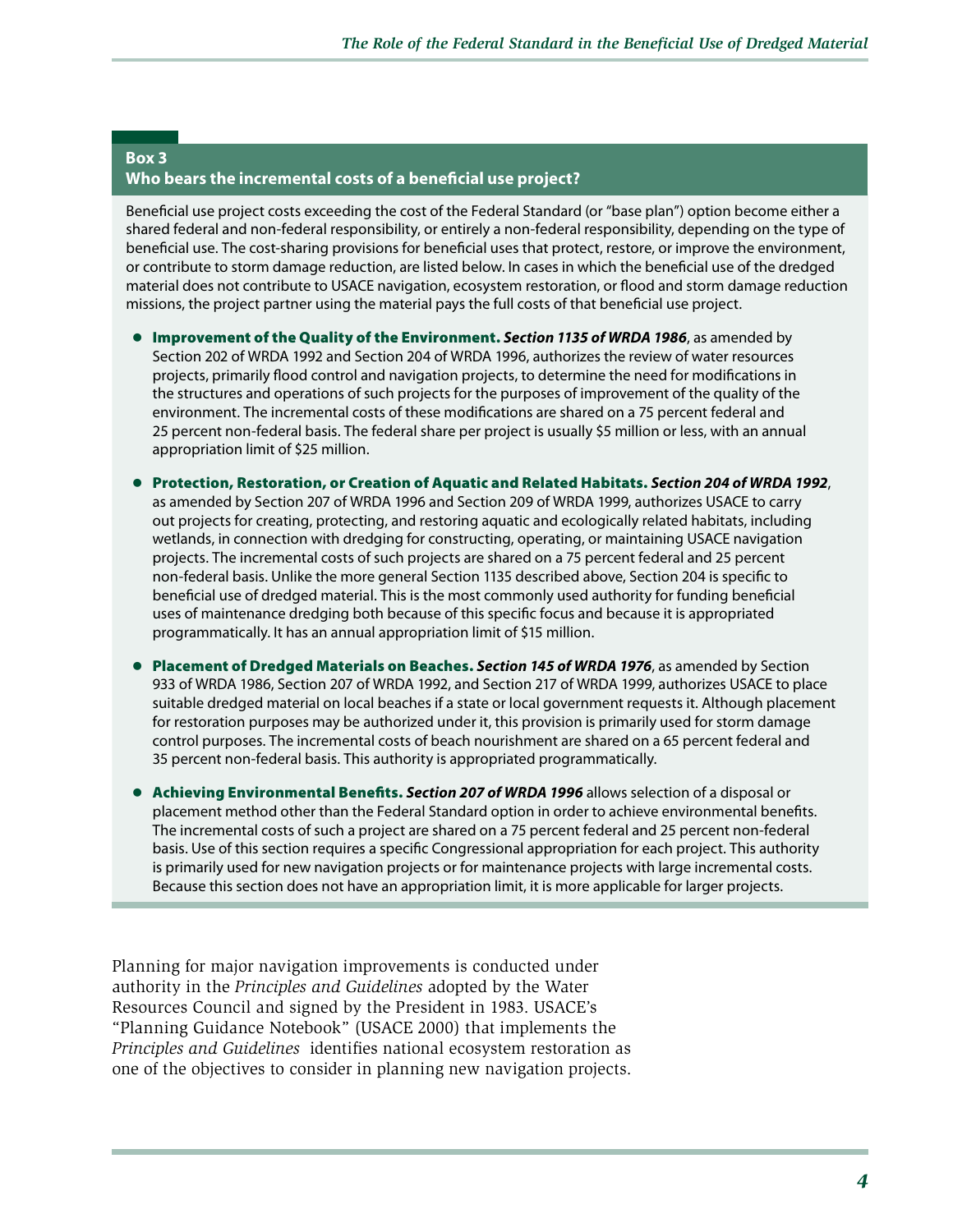#### **Box 4 Oakland Harbor Deepening—A New Navigation Project**

The Water Resources Development Act of 1999 authorized the deepening of Oakland Harbor from 42 to 50 feet. The plan for the Oakland Deepening provides for the beneficial use of all but a small fraction of the project's dredged material. Approximately 6 million cubic yards of dredged material will be placed in a previously deepened portion of the harbor to create the Middle Harbor Enhancement Area of shallow water habitat and eelgrass beds. About 2.5 million cubic yards of dredged material will be placed at the Hamilton Wetland Restoration project, which is a cooperative effort involving USACE, the California Coastal Conservancy, and a number of other local, state, and federal agencies to restore 990 acres of wetland and related habitat at the former Hamilton Army Airfield. Approximately 3 million cubic yards of dredged material will be placed at the privately developed Montezuma Wetland Restoration project; of this amount 1.5 million cubic yards have been placed since 2003.

Ocean disposal at the San Francisco Deep Ocean Disposal Site (SF-DODS) is the Federal Standard or base plan for the project. Therefore the federal share for the project is 75 percent of the ocean disposal cost for the portion of the project to 45 feet, and 50 percent of the ocean disposal cost for the rest of the project. In this case, the additional 10 percent costs for the non-federal share were offset by lands, easements, rights-of-way, and/or relocations. Beneficial use at the Montezuma and Hamilton wetlands projects, combined, involves costs beyond the base plan; these incremental costs will be shared on a 75 percent federal and 25 percent non-federal basis with the Port of Oakland and the California Coastal Conservancy primarily under the authority of Section 204 of WRDA 1992. The beneficial use plan for Oakland Harbor is the product of a cooperative interagency planning effort led by the Port of Oakland, and furthers the objectives of the interagency Long-Term Management Strategy (LTMS) for San Francisco Bay.

> This guidance provides the basis for considering beneficial uses of dredged material in the planning effort for new navigation projects.

Federal agencies, state and local government agencies, non-government organizations, private entities, and the general public all have opportunities to identify beneficial use options during the planning effort for new navigation projects. These opportunities are provided through legislation such as the National Environmental Policy Act (NEPA), which mandates coordination among and input from interested stakeholders. NEPA recognizes the need for public review and provides a number of opportunities for agency and public input, starting with NEPA scoping at the beginning of the study process. For example, the NEPA process fostered collaboration between federal, state, and local groups on the 1996 Houston-Galveston Navigation Channels project, which beneficially used 350 million cubic yards of dredged material to improve aquatic habitat and received broad support from local citizens, environmental groups, and government agencies.

Other legislation also affects new navigation projects. The Fish and Wildlife Coordination Act and the Magnuson-Stevens Fishery Conservation and Management Act give the U.S. Fish and Wildlife Service and National Oceanic and Atmospheric Administration's National Marine Fisheries Service a consultation and assessment role in USACE's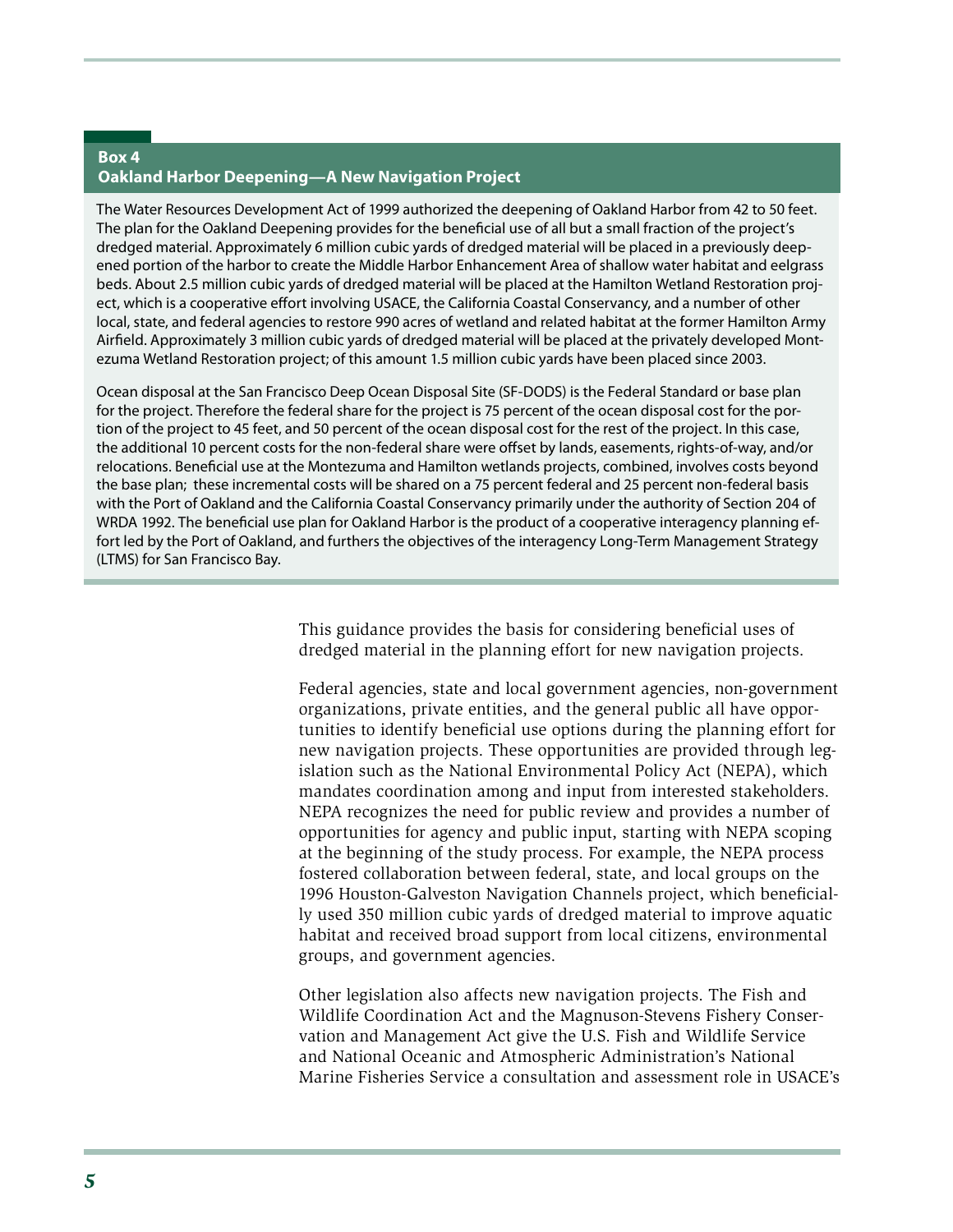navigation feasibility studies. EPA has a legally mandated programmatic role under NEPA, the Clean Water Act (CWA), and the Marine Protection, Research, and Sanctuaries Act (MPRSA). State coastal zone management agencies have a role through the Coastal Zone Management Act, and state water quality agencies have a role under the CWA and the MPRSA (e.g., water quality certifications). Public input occurs primarily through the NEPA process, but is also solicited in the course of issuing any necessary permits or authorizations (such as under the CWA and MPRSA) and can be supplemented with other public involvement efforts depending on the size and complexity of the project.

These legislatively mandated roles are useful for soliciting input on potential beneficial uses for dredged material from new navigation projects, but often the most effective coordination mechanisms are less formal and more collaborative. For example, the NDT and its federal agency members have recommended the formation of local planning groups or beneficial uses groups in conjunction with USACE navigation studies to provide a mechanism for identifying and evaluating beneficial use opportunities. Local planning groups (LPGs) are interagency federal/ state/local teams, including non-government stakeholders, that develop dredged material management plans at the local and regional level. These groups generally function within the context of USACE dredged material management planning process. A primary goal of the LPGs is to maximize the beneficial use of dredged materials.

## **Beneficial use and maintenance of existing navigation projects**

The largest quantities of dredged material are generated from the maintenance of existing federal navigation projects. Where a beneficial use is (or is part of) the Federal Standard or base plan option, it can be accomplished using federal operation and maintenance funding for the dredging (i.e., the federal share is 100 percent); the cost of constructing any necessary facilities would be shared, with federal and non-federal costs depending on the nature and depth of the project (see Box 2 on page 2). This is the most common way of using dredged material from maintenance projects beneficially. (For an example of a maintenance project, see Box 5.)

Where a beneficial use of dredged material is not (or is not part of) the Federal Standard option, USACE has various legislative authorities to share the incremental costs of the beneficial use option (see Box 3 on page 4). The most commonly used authority for maintenance dredging is Section 204 of WRDA 1992, as amended, which allows incremental costs for protecting, restoring, or creating aquatic and ecologically related habitat to be shared on a 75 percent federal and 25 percent non-federal basis. This is a permanent authority, so projects using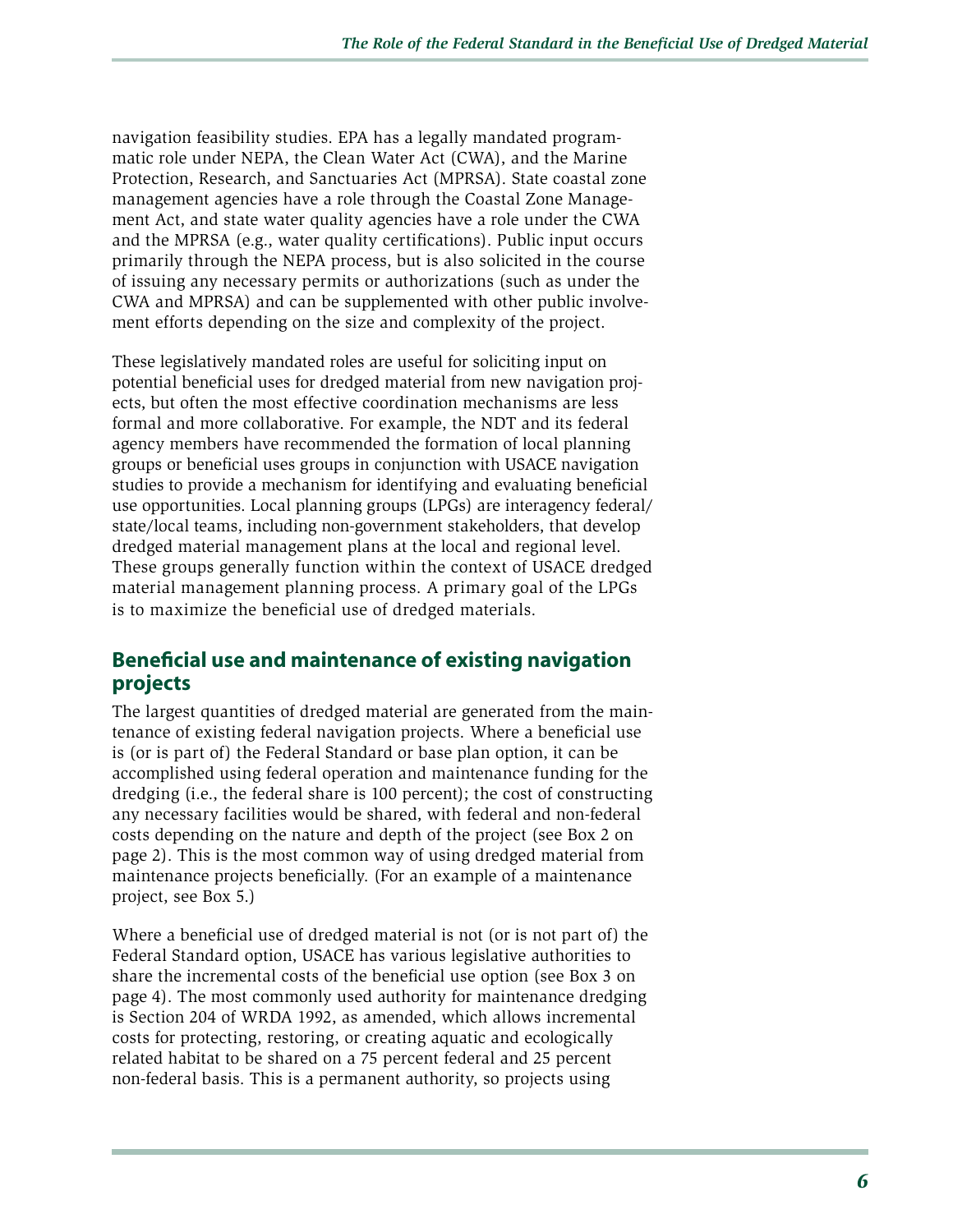#### **Box 5 Breton Island Restoration—A Maintenance Project**

Breton Island is located approximately 45 miles southeast of New Orleans in Plaquemines Parish, Louisiana. The island was severely eroded during the 1998 hurricane season, with overwash breaches in a number of locations. Dredged material from maintenance dredging of the Mississippi River Gulf Outlet was placed on Breton Island to restore the island and to protect the island's upland shallow water habitat. Placement of dredged material at Breton Island was performed under the authority of Section 204 of WRDA 1992, and as part of the base disposal plan for the Mississippi River Gulf Outlet. The island provides nesting grounds for migratory birds and other waterfowl. At one time, shallow water seagrass beds protected by the island provided essential habitat for various species of fish and shellfish. It was hoped that continued restoration would encourage redevelopment of these beds.

The initial Section 204 project, which was completed in 1999, consisted of placement of about 1.1 million cubic yards of dredged material on the island to restore about 29 acres of island habitat and protect 620 acres of shallow intertidal waters. The incremental cost of this placement over the Federal Standard or base plan option was about \$1 million, which was shared on a 75 percent federal and 25 percent non-federal basis with the Louisiana Department of Natural Resources. A second Section 204 project was scheduled for spring of 2006 to involve about 2.8 million cubic yards of dredged material for restoration of an additional 30 acres of island habitat at a proposed incremental cost of about \$2.8 million to be shared on a 75 percent federal and 25 percent non-federal basis with the Louisiana Department of Natural Resources. Due to the 2005 hurricane season, however, maintenance dredging did not occur in the Mississippi River Gulf Outlet in Fiscal Year 06.

In addition to cost sharing Section 204 projects, beneficial placement has occurred using federal operation and maintenance funding (i.e., federal share is 100 percent). This placement qualified as part of the base plan due to the dredged material's close proximity to the Breton Island placement site. In 1993 approximately 1.6 million cubic yards of dredged material were placed in the shallow water adjacent to Breton Island to form a sacrificial berm that would nourish the island through sediment redistribution via wave action at a cost of about \$3 million. In 1999 approximately 3.8 million cubic yards of dredged material were placed at the Breton Island sacrificial berm site at a cost of about \$6.5 million. A 2001 project involved the placement on the island of about 2.3 million cubic yards of dredged material for the restoration of approximately 49 acres of the island at a cost of about \$3.89 million. In 2005 approximately 4 million cubic yards of dredged material were placed at Breton Island to restore damage resulting from the passage of Hurricane Ivan. Actual acreage restored by this effort, as well as the impacts of Hurricane Katrina in August 2005, have yet to be calculated.

> it do not require specific Congressional authorization. Because the annual appropriation limit for Section 204 is \$15 million, it is most applicable to smaller beneficial use projects (generally a federal share of \$5 million or less), although there is nothing in the Section 204 authorization that limits the size of the project.

> Opportunities for beneficial use projects in conjunction with maintenance dredging are identified through dredged material management planning efforts, through interagency planning and management efforts (e.g., National Estuary Program, Coastal America), through state or local planning efforts, or through general coordination activities with federal and state resource agencies. For Section 204 projects with a federal cost of less than \$1 million, a Planning and Design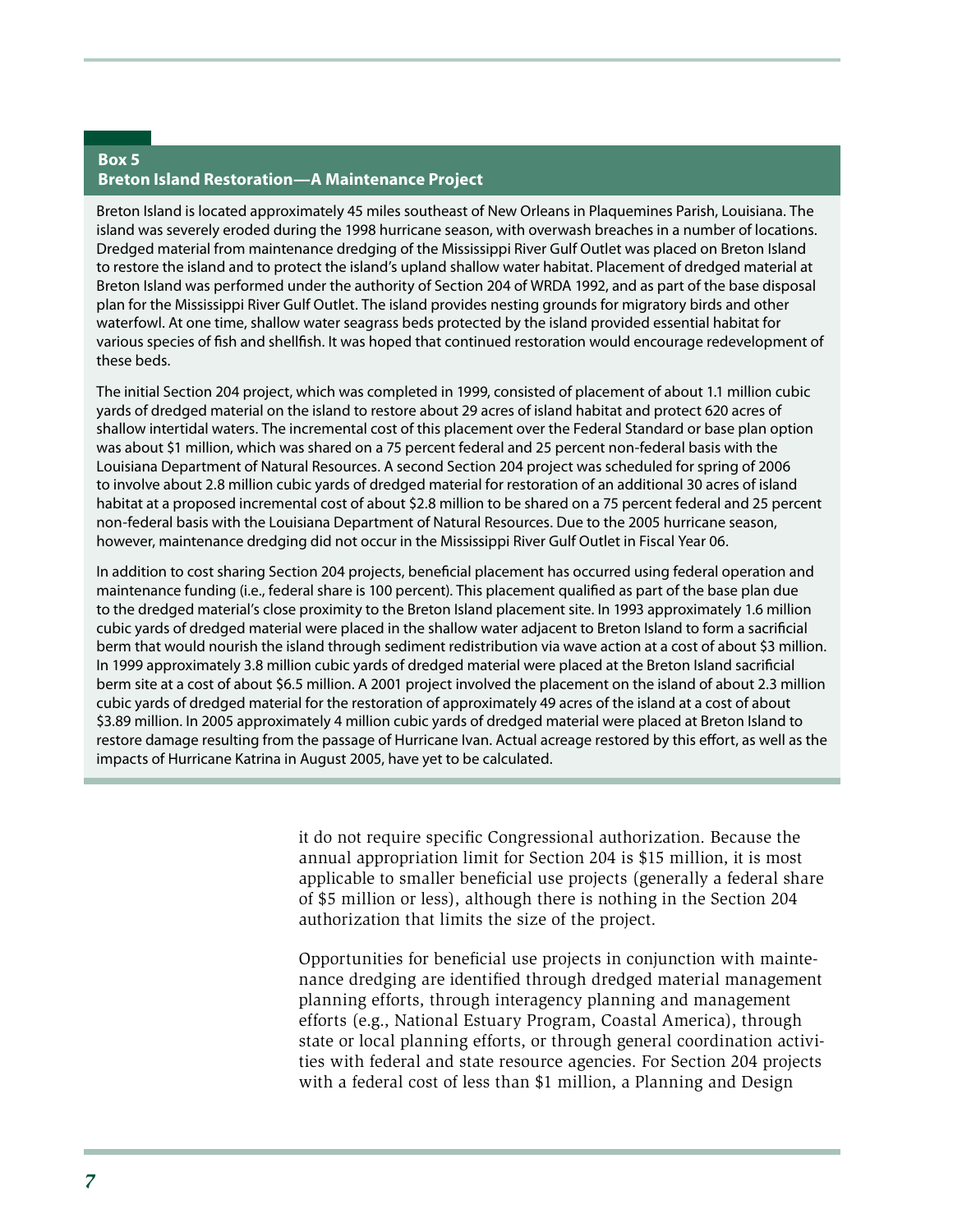Analysis is prepared and approved by the USACE Division office. For a Section 204 project with a federal cost of greater than \$1 million, additional information is required and a detailed project report is prepared for approval by the USACE Division office. In both cases, there is an opportunity for public input through the NEPA process.

Section 207 of WRDA 1996, which amended Section 204 of WRDA 1992, can also be used to authorize funding of incremental costs for beneficial use projects that achieve environmental benefits such as wetlands creation. While smaller projects typically will be pursued within the programmatic limits of Section 204, Section 207 primarily is used for new navigation projects or for maintenance dredging projects with large incremental costs. Under the Section 207 authority, incremental costs are shared on a 75 percent federal and 25 percent non-federal basis. Implementation of this authority is through specific project appropriations, which do not count toward the Section 204 programmatic limit.

## **Promoting the beneficial use of dredged material**

The success of beneficial use projects depends on the creation of partnerships between federal and non-federal interests. Each of the USACE's beneficial use funding authorities includes a requirement for non-federal cost sharing of a minimum of 25 percent for incremental costs. Therefore, beneficial use projects require local leadership and local financial commitments to succeed. Experience to date with beneficial use projects indicates that this leadership can come from either the economic development or environmental communities. For example, ports provided local leadership and financing for recent beneficial use projects in the Chesapeake Bay (Poplar Island restoration) and Galveston Bay (wetlands restoration). These ports realized that beneficial use projects are not only important in furthering their environmental stewardship responsibilities, but are also important in building support for new and maintenance navigation projects. In the case of the Hamilton Wetland Restoration project in San Francisco Bay (see Box 4 on page 5), local leadership came from environmental interests and the state of California through the California Coastal Conservancy and the San Francisco Bay Conservation and Development Commission. The Hamilton project involved a broad array of partners, including Department of Defense programs (Base Realignment, Closure, and Formerly-Used Defense Sites), the USACE Civil Works Program, the Port of Oakland, and the California Coastal Conservancy. Port of Oakland and the California Coastal Conservancy provided the non-federal funding.

Beneficial use projects create a win-win situation for the environment and the economy. Successful projects are developed through collaborative and consensus-building planning processes involving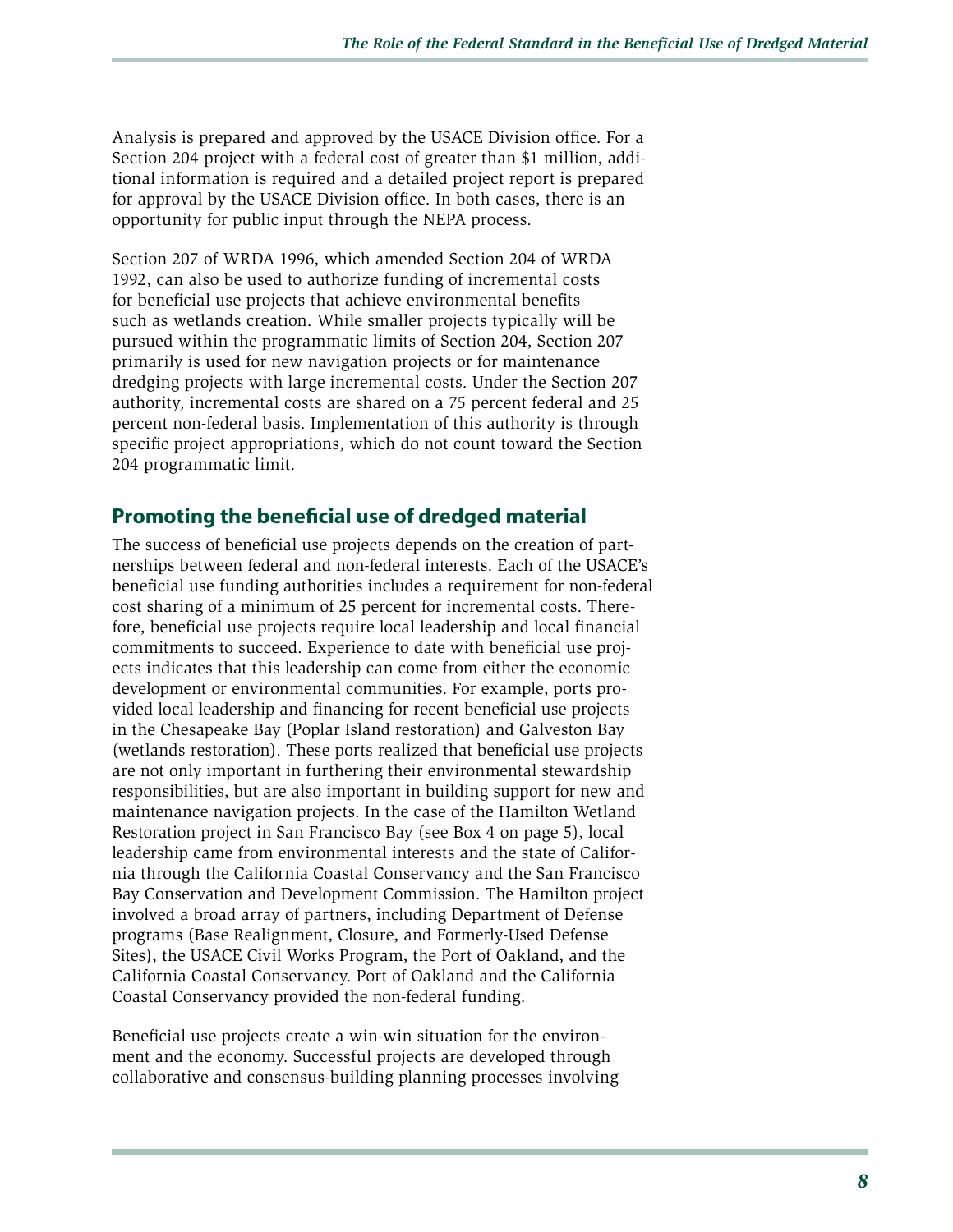#### **Box 6**

**Steps for Considering Beneficial Use Options for New and Maintenance Dredging Projects: A General Approach**

- Initiate a collaborative effort involving USACE, EPA, ports, federal/state/local agencies, environmental interest groups, and other interested stakeholders.
- Identify all potential beneficial uses, including their costs and benefits, during the process of establishing the Federal Standard or base plan option. (Note: Ideally a local planning group could identify beneficial use projects in advance of the initiation of formal planning for a new or maintenance project.)
- If a beneficial use does not qualify as the Federal Standard option, evaluate whether the beneficial use maximizes the sum of net economic development and national environmental restoration benefits, identify potential project sponsors, and identify the appropriate statutory authority for federal cost sharing of the beneficial use project's incremental costs.
- Identify non-federal funding sources (e.g., Coastal America, Coastal Wetlands Restoration Partnership). Build support. Obtain commitments.
- Obtain USACE's approval of beneficial use project.
- Develop Project Cooperation Agreement with local sponsor.
- Design and implement project.

USACE, EPA, the ports, federal, state, and local resource and regulatory agencies, and environmental interest groups (see Box 6 for a general approach to considering beneficial use options). USACE's dredged material management planning program can be the framework for these efforts. National programs such as the National Estuary Program and Coastal America also can provide the framework for the broad partnerships needed for successful beneficial use planning. One of the primary roles of the NDT and the Regional Dredging Teams is to promote these partnerships.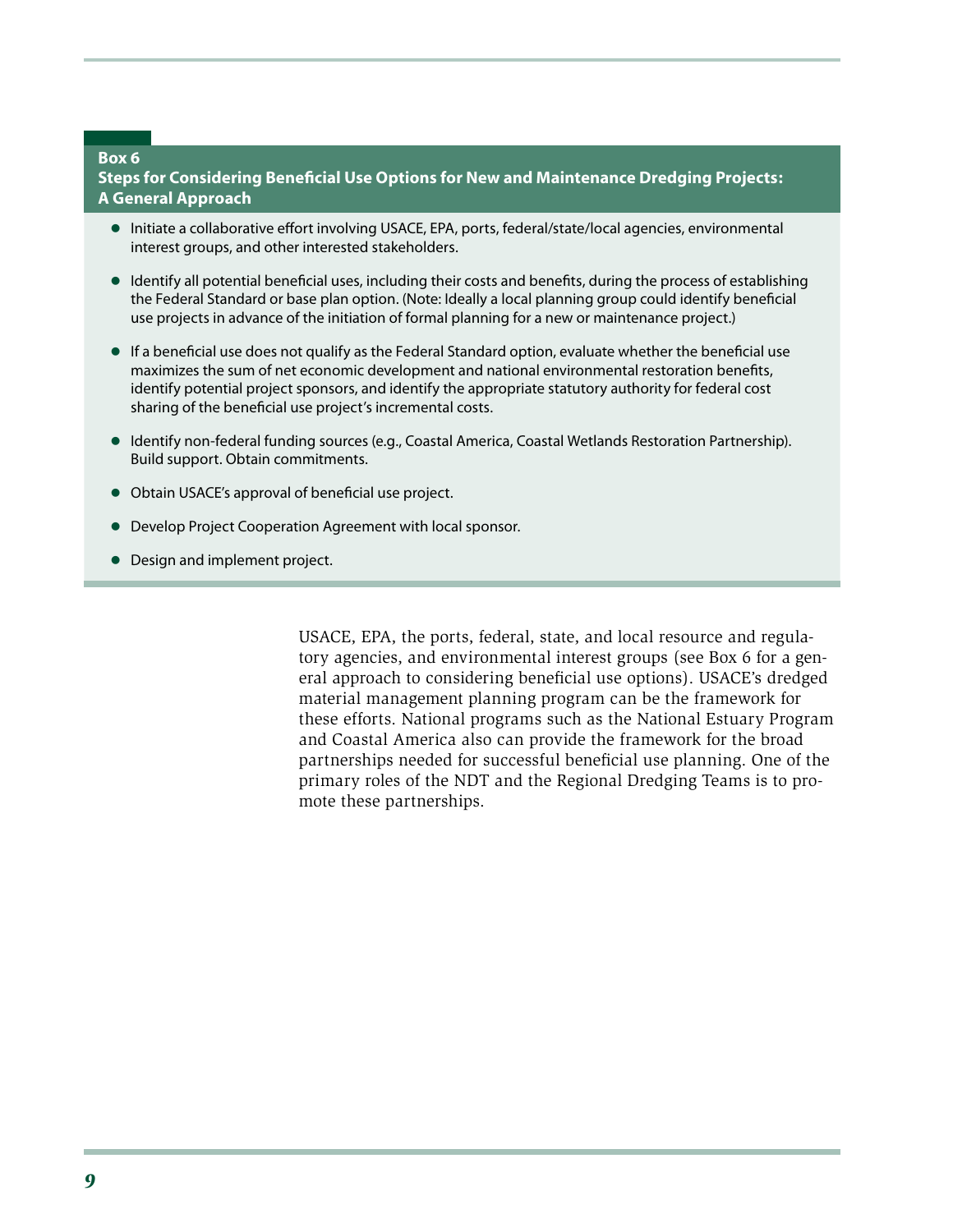## **Additional Information**

For additional sources of information on beneficial use of dredged material, see the resources listed below:

*Beneficial Uses of Dredged Material Website. http://el.erdc.usace.army.mil/dots/budm/budm.cfm* U.S. Environmental Protection Agency/U.S. Army Corps of Engineers, Washington, DC.

*Identifying, Planning, and Financing Beneficial Use Projects Using Dredged Material: Beneficial Use Planning Manual.* EPA842-B-07-001. U.S. Environmental Protection Agency/U.S. Army Corps of Engineers, Washington, DC.

*Case Study: Beneficial Uses of Dredged Material San Francisco Bay Region.* EPA842-F-07-001A. U.S. Environmental Protection Agency/U.S. Army Corps of Engineers, Washington, DC.

*Case Study: Beneficial Uses of Dredged Material Jetty Island, Puget Sound.* EPA842-F-07-001B. U.S. Environmental Protection Agency/U.S. Army Corps of Engineers, Washington, DC.

*Case Study: Beneficial Uses of Dredged Material Poplar Island, Chesapeake Bay.* EPA842-F-07-001C. U.S. Environmental Protection Agency/U.S. Army Corps of Engineers, Washington, DC.

*Fact Sheet: Beneficial Uses of Dredged Material Project Partners and Decision Makers.*  EPA842-F-07-001D. U.S. Environmental Protection Agency/U.S. Army Corps of Engineers, Washington, DC.

*Fact Sheet: Beneficial Uses of Dredged Material Public Involvement and Outreach.*  EPA842-F-07-001E. U.S. Environmental Protection Agency/U.S. Army Corps of Engineers, Washington, DC.

*National Dredging Team Website. http://www.epa.gov/owow/oceans/ndt/.* U.S. Environmental Protection Agency/U.S. Army Corps of Engineers, Washington, DC.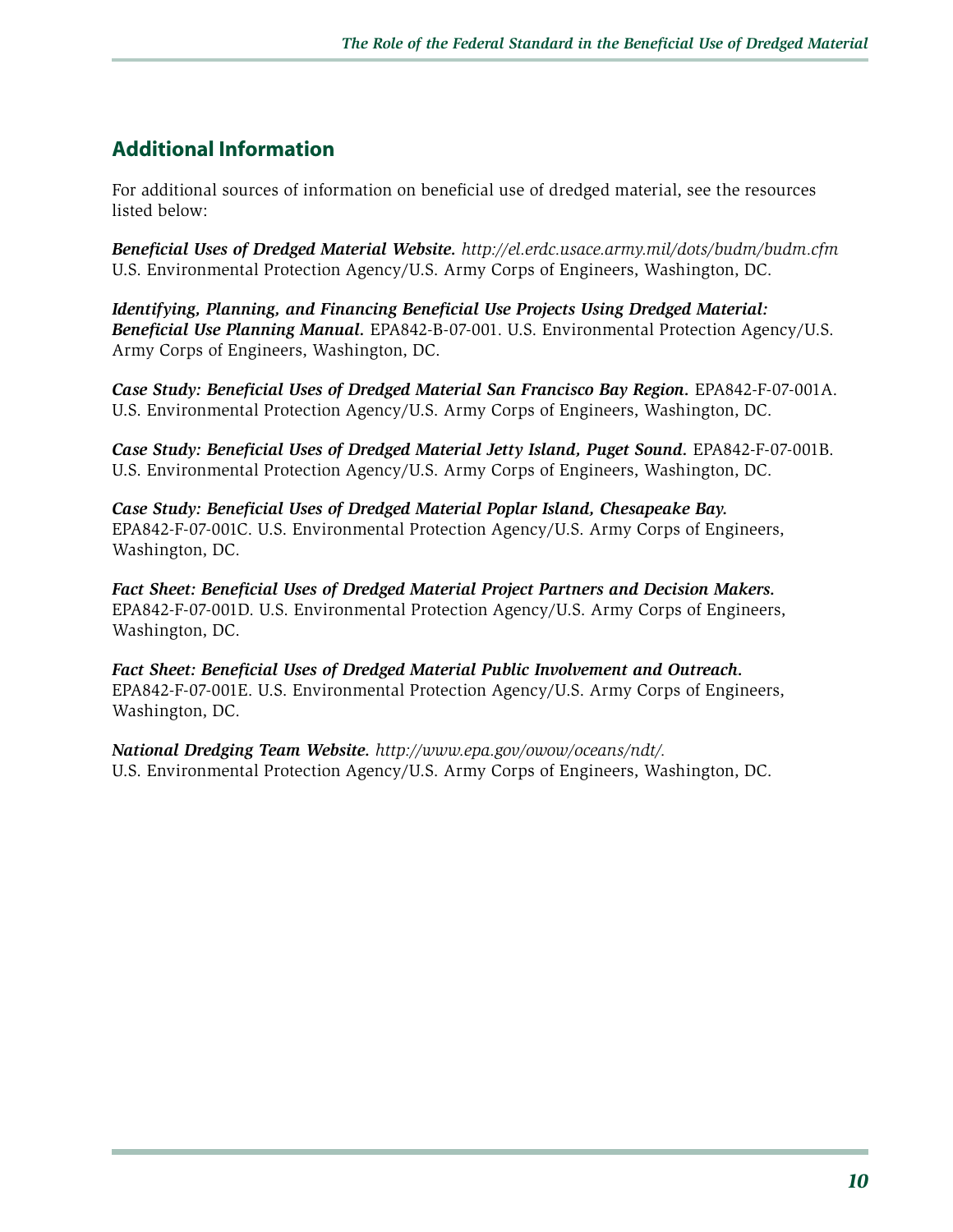## **References**

EPA/USACE. 2007. *Identifying, Planning, and Financing Beneficial Use Projects Using Dredged Material: Beneficial Use Planning Manual.* EPA 842-B-07-001. U.S. Environmental Protection Agency/U.S. Army Corps of Engineers, Washington, DC.

NDT. 2003. *Dredged Material Management: Action Agenda for the Next Decade*. EPA 842-B-04-002. U.S. Environmental Protection Agency, Washington, DC.

USACE. 2000. *Planning Guidance Notebook*. ER 1105-2-100. U.S. Army Corps of Engineers, Washington, DC.

USDOT. 1999. *An Assessment of the US Transportation System: A Report to Congress*. U.S. Department of Transportation, Washington, DC.